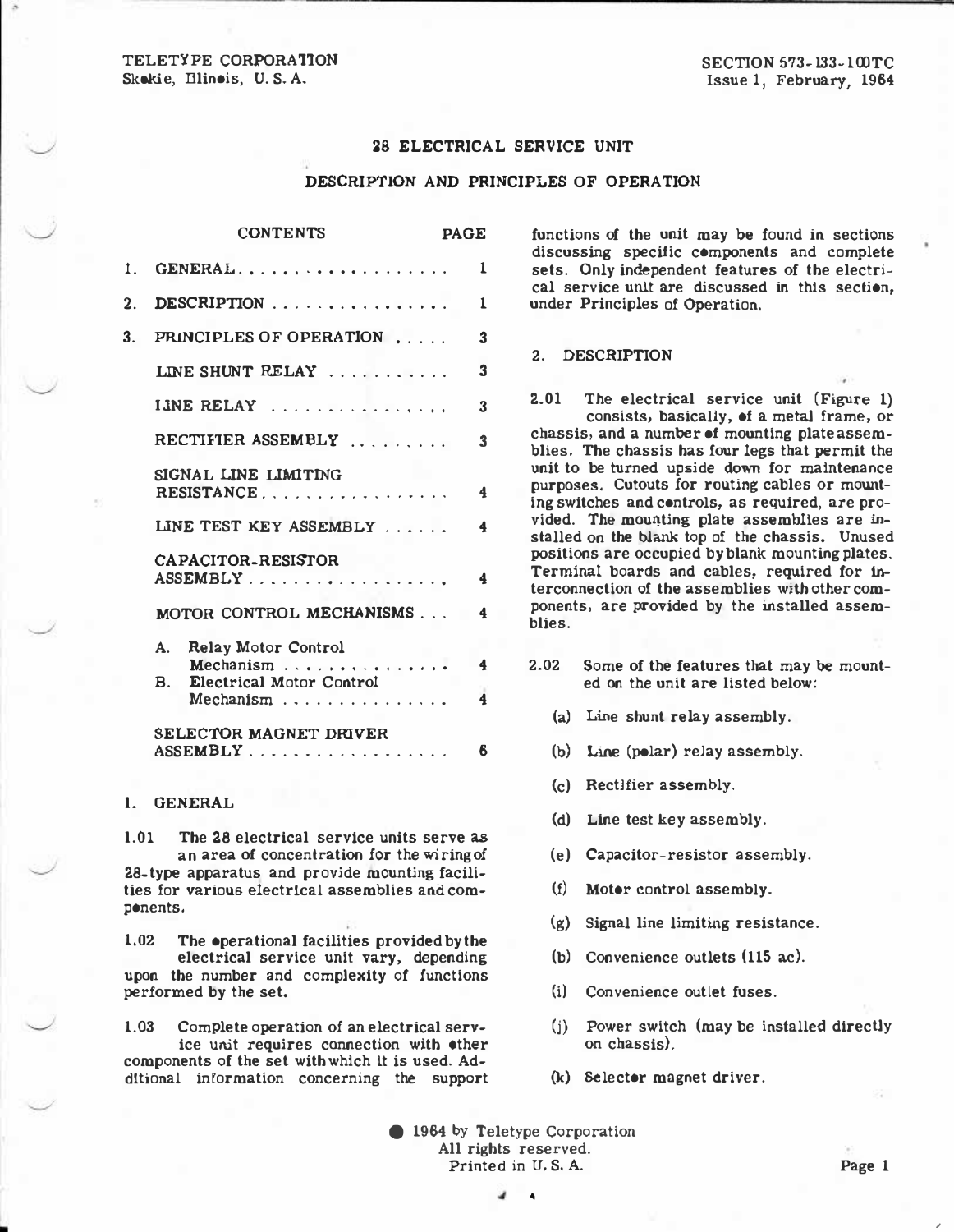

Figure 1 - Typical 28 Electrical Service Unit '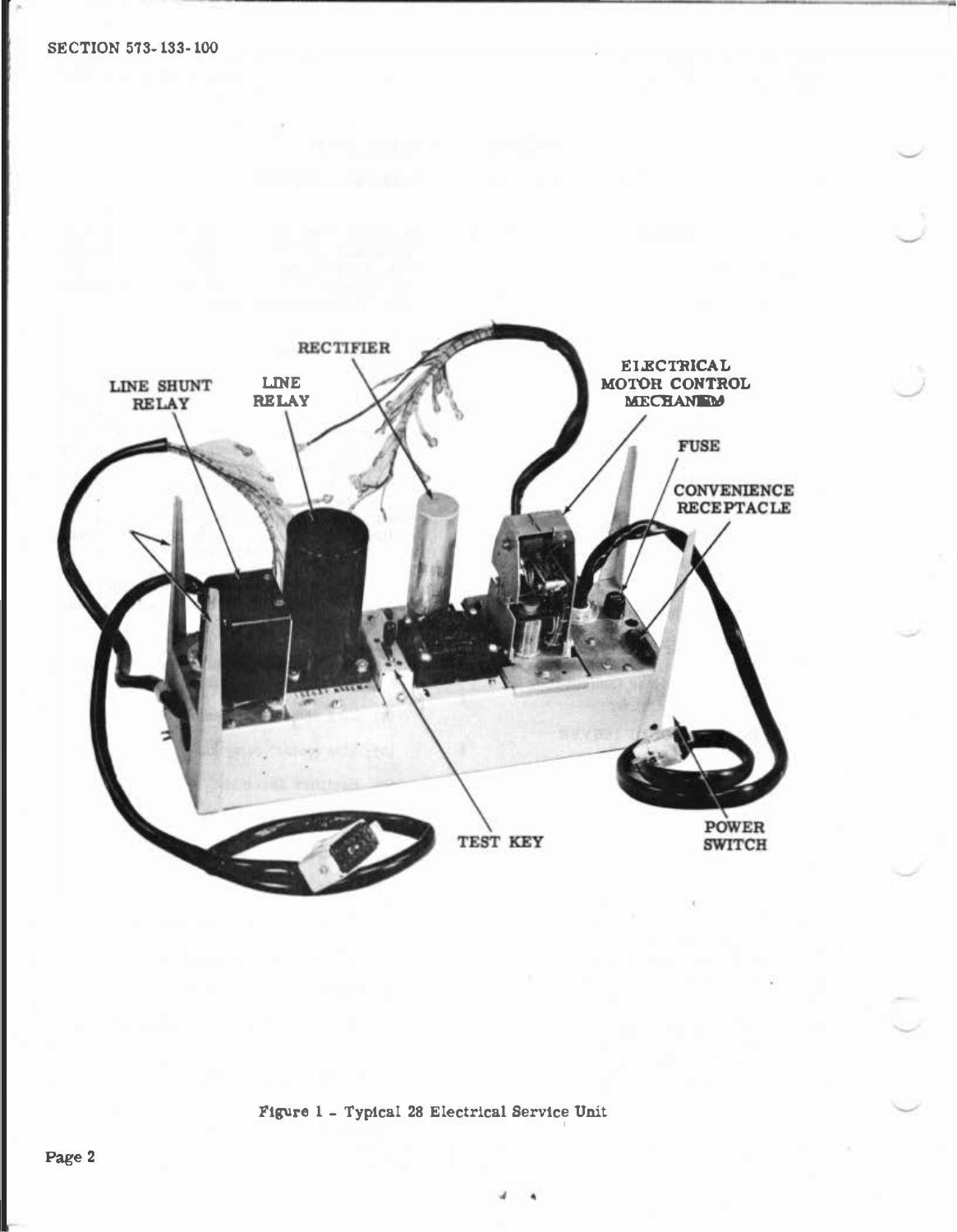## 3. PRINCIPLES OF OPERATION

## LINE SHUNT RELAY (Figures 1 and 2)

3.01 The signal line is connected through the line shunt relay contacts, elther to the line relay or directly to the selector magnets of a receiving unit; eg, a typhig unit is shown in Figure 2. The solenoid of this relay is  $con$ trolled by the main power switch and,lf present, the motor control mechanism. If power is removed from the set, through opening of the main power switch or by action of the motor control mechanism  $(3.09)$ , the relay releases and maintains signal line continuity while bypassing the local unit.

# LINE REL Y (Figures 1 and 2)

3.02 The line relay Is used to reduce the effects of line distortion or to convert a polar signal to the neutral form required by the selector magnets. The relay lias two windings: one, the line winding, is operated by the signal line and the other, the bias winding, is operated

by a local de source, such as the rectifier assembly  $(3.05)$ . peration of the relay is as follows:

3.03 Signal Line Spacing: During a spacing (no current) pulse, current from the local de source energizes the bias winding, causing the armature to be attracted to the space contact. In this position, no current is supplied to the selector magnets.

3.04 Signal Line Marking: During a marking (current) pulse, the signal line current applied to the line winding Is of sufficient magnitude to create a magnetic flux that overcomes the attraction of the bias winding. The relay armature is attracted to the mark contact, which connects the local de source to the selector magnets.

## RECTIFIER SSEMBLY (Figure 1)

3.05 The rectifier assembly (Figure 1) consists of a power transformer, two semiconductor type rectifiers arranged for full-wave



Figure 2 - Line Relay Circuit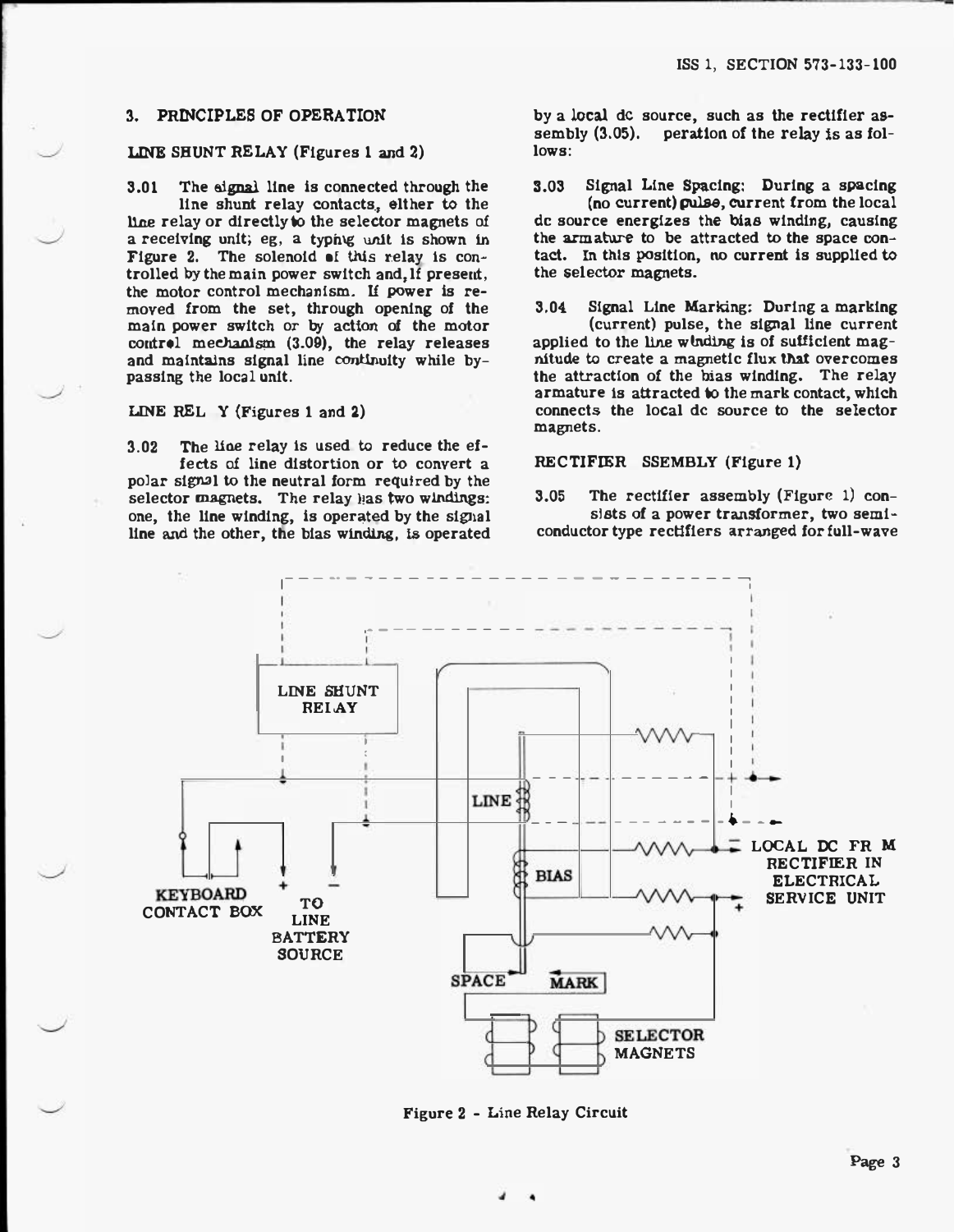#### SECTION 573-133-100

rectllicatlon, and a fllter capacitor. Rectifier assemblles are available providing outputs of 120, 300, and 500 ma., respectively. Each provides 120 vdc from an input of 115 vac  $(±5v)$ , 50 to 60 cps, single phase. The output of the rectifier is normally used in local circuits, such as the receiving unit selector magnets (3.01), the Une relay bias winding (3.02), and the Une test key assembly  $(3.07)$ . The rectifier supplying 120 ma is generally adequate for applications such as the KSR, ROTR etc. The 300 ma and the 500 ma rectifier assemblles are necessary when additional external equipment are used.

## SIGNAL LINE LIMITING RESISTANCE

 $3.06$  Used in place of the line relay  $(3.02)$ , an assembly containing a fixed or variable resistor (rheostat) may be installed to limit the signal Une current to either 0.020 or 0.060 amperes.

### LINE TEST KEY ASSEMBLY

3.07 The Une test key assembly permits Independent operation of the set. The assembly manual shunting of the signal line for may be wired to draw 0.020 or 0.060 amperes from the local de supply. It contains an additional set of contacts that may be used to provide audible or visual indications.

#### CAPACITOR-RESISTOR ASSEMBLY

3.08 An assembly composed of a capacitor and resistor may be used to permit the operation of such local components as the  $ac/dc$ series governed motor unit or the line test key assembly from a direct de source.

#### MOTOR CONTROL MECHANISMS

A. Relay Motor Control Mechanism

3.09 The relay motor control mechanism provides control of motors under two dUferent operating conditions. Connected to control a separate loop, the relay motor control mechanism will stop all motors In the loop each time loop battery Is applled or removed. Connected In the signal line circuit, the mechanism will stop all motors In the circuit whenever the signal Une current Is reversed.

3.10 The relay motor control mechanism con-

\_\_\_ ,., \_\_ \_\_\_\_\_\_\_\_\_\_\_\_ \_\_\_\_\_\_\_\_\_\_\_\_\_\_ \_

sists of a solenoid operator, a singlepole, double-throw enclosed switch, a terminal block, and a cable for Interconnection with the motor control and power terminal block of the electrical service unit. A rectifier assembly which mounts on the terminal block is required for reversed signal line operation.

3.11 In separate motor control loop operation,

the contacts of the switch are placed In the motor power circuil. Control power, which is externally supplied, energizes the solenoid causing the switch contacts to change position. The switch contacts may be connected for motor start when the solenoid Is energized and motor stop when the solenoid Is de-energized, or motor start when the solenoid Is de-energized and motor stop when the solenoid Is energized. Resistors may be required to limit the control line current.

3.12 In reversed signal line current opera-

tion, the solenoid is inserted in the signal Une circuit. The rectifier assembly Is bridged across the solenoid coli with polarization that permits current flow when signals are being received. The rectifier exhibits a very low resistance in the forward direction, resulting in a negligible current flow through the solenoid coli, and minimum distortion of the signal. The switch contacts are connected In the motor power circuit to provide a closed circuli when the solenoid Is de-energized. Reversing the polarity of the signal line current causes the solenoid to operate and the switch contacts to change position and open the motor power circuit.

B. Electrical Motor Control Mechanism (Figures 1 and 3)

3.13 The electrical motor control mechanism Is controlled by signals generated by an external source such as a typing unit stunt box contact or by a keyboard or base unit time delay mechanism that responds to an Idle signal line condition. When the mechanism Is installed, the set's wiring Is such that the circuit through the Une shunt relay Is under the control of the motor power switch In the motor control mechanism. The contacts of the line shunt relay shunt the selector magnets rather than the signal line. When the motor is de-energized by the electrical motor control mechanism, the line shunt relay is de-energized and its contacts shunt the selector magnets. This automatically sets up the double blank function In the typing unit stunt box and results In the locking up of the keyboard. The following description covers the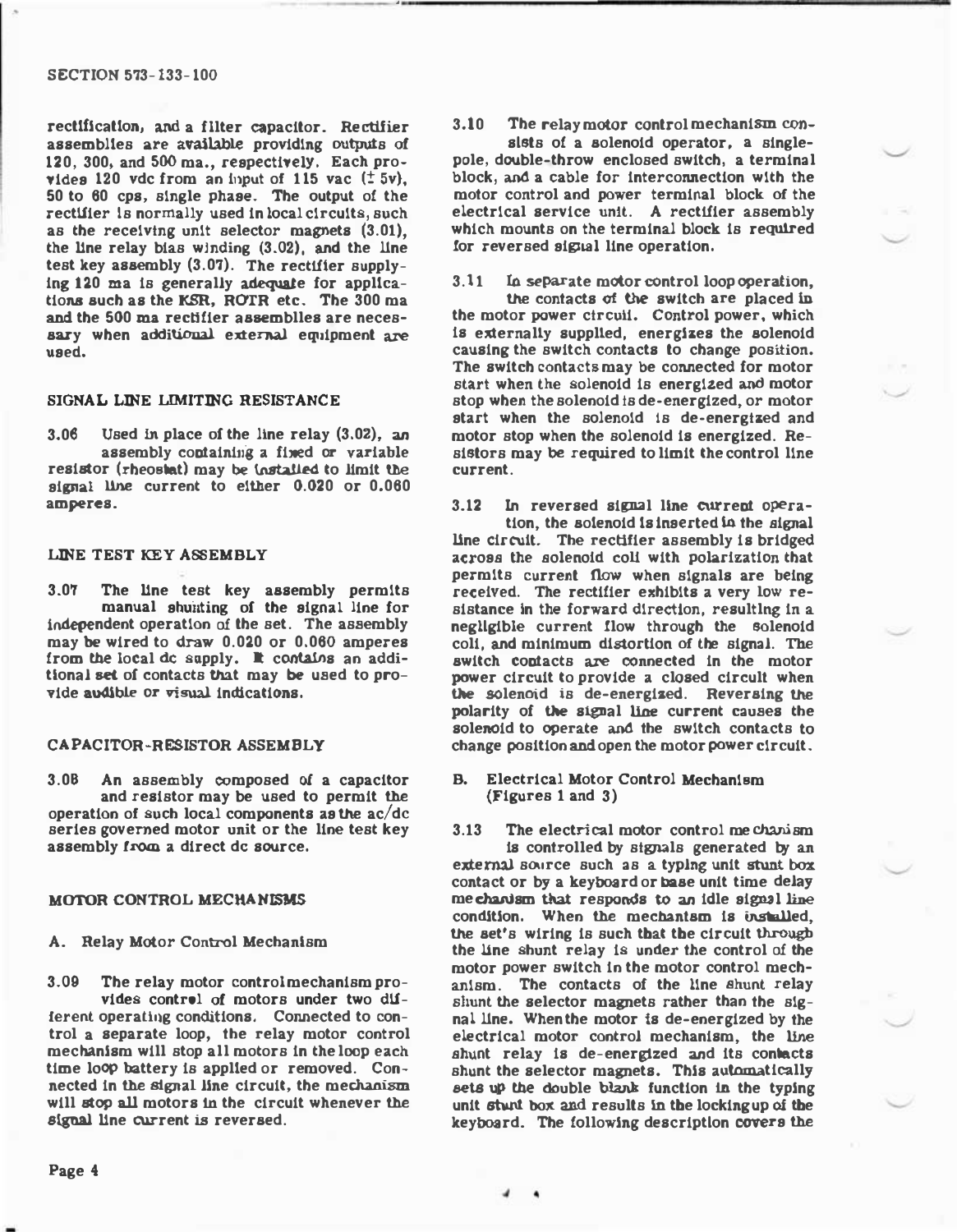

Figure 3 - Electrical Motor Control Mechanism

• •

operation of the electrical motor control mechanism through a complete cycle.

# Stop Position

- •

> 3.14 In thls position the motor Is shut down, the llne shunt relay Is de-energized, the selector magnets are shunted, and the constant

signal line current holds the start magnets energized. The start magnet armature Is positioned toward the right, where It Is held by the latch lever. The motor power switch, operated by the stop magnet armature, Is open and the original line switch completes the start magnet circuit.